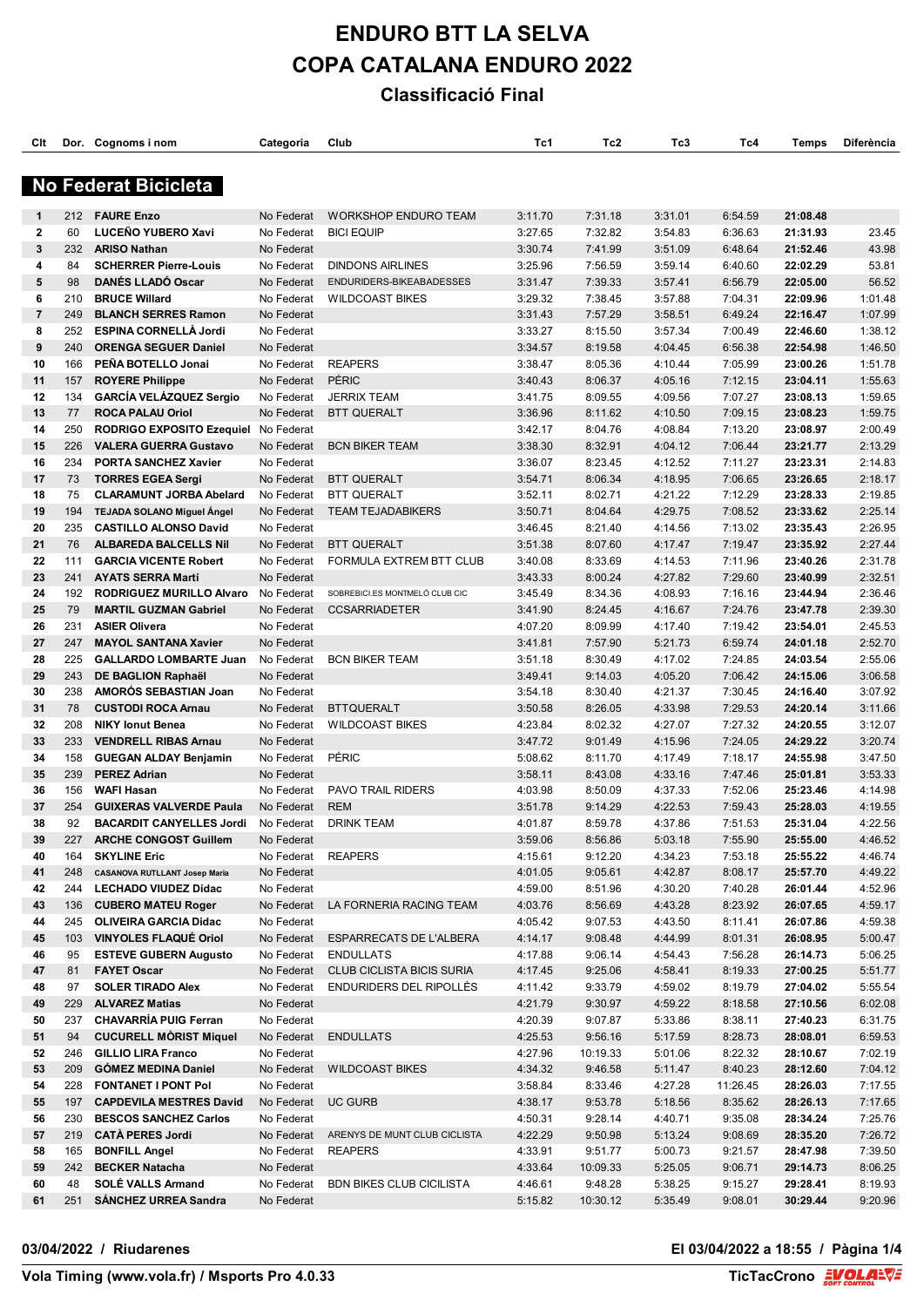| Cit | Dor. | Cognoms i nom              | Categoria  | Club                     | Tc1     | Tc2      | Tc3      | Tc4      | Temps    | <b>Diferència</b> |
|-----|------|----------------------------|------------|--------------------------|---------|----------|----------|----------|----------|-------------------|
|     |      |                            |            |                          |         |          |          |          |          |                   |
| 62  | 253  | <b>GENOVE BOU Ester</b>    | No Federat | BANYOLES CLUB CICLISTA   | 5:21.59 | 10:34.86 | 5:52.92  | 9:28.12  | 31:17.49 | 10:09.01          |
| 63  | 47   | <b>MESA GALLEGO Sergio</b> | No Federat | BDN BIKES CLUB CICILISTA | 4:13.26 | 8:47.01  | 10:45.12 | 8:49.23  | 32:34.62 | 11:26.14          |
|     | 74   | <b>CARDONA LOPEZ Arnau</b> | No Federat | BTT QUERALT              | 3:49.99 | 8:40.81  | 4:10.97  | 20:53.79 | 37:35.56 | 16:27.08          |

#### **Absents - Tc1**

| 61               | <b>BASAGAÑA MORCILLO Jordi</b> |            | No Federat BIKE ABADESSES          |
|------------------|--------------------------------|------------|------------------------------------|
| 96               | <b>DUNBAR Chris</b>            |            | No Federat ENDULLATS               |
| 102 <sub>1</sub> | <b>COLOMER SABIOTE Jordi</b>   |            | No Federat ESPARRECATS DE L'ALBERA |
| 211              | <b>AKESSON Markus</b>          |            | No Federat WILDCOAST BIKES         |
| 236              | SERRADELL SALÍS Damià          | No Federat |                                    |

### **No Federat Ebike**

| 1              | 265 | <b>ORDEIG SOLÉ Xavier</b>        | No Federat Ebik |                                | 3:45.07 | 7:33.71  | 4:18.14 | 7:01.38  | 22:38.30 |          |
|----------------|-----|----------------------------------|-----------------|--------------------------------|---------|----------|---------|----------|----------|----------|
| $\mathbf{2}$   | 270 | <b>ALCALA ARANDA Antonio</b>     | No Federat Ebik |                                | 3:46.97 | 7:42.76  | 4:11.92 | 7:01.00  | 22:42.65 | 4.35     |
| 3              | 319 | <b>VALERO DE MIGUEL Txema</b>    | No Federat Ebik | <b>CRAZY TRAILS</b>            | 3:43.78 | 7:59.84  | 4:09.86 | 7:24.00  | 23:17.48 | 39.18    |
| 4              | 304 | <b>MAS ESPINOSA Frederic</b>     | No Federat Ebik | <b>ENDURATAS VALENCIA</b>      | 3:49.14 | 7:49.05  | 4:21.92 | 7:23.62  | 23:23.73 | 45.43    |
| 5              | 264 | <b>ROCA GIBERTA Carles</b>       | No Federat Ebik |                                | 3:53.83 | 7:54.35  | 4:19.17 | 7:17.09  | 23:24.44 | 46.14    |
| 6              | 329 | <b>TRASERRA FARRÉS Manel</b>     | No Federat Ebik | ABEL DOCTOR BIKE               | 3:51.48 | 8:04.26  | 4:23.81 | 7:12.27  | 23:31.82 | 53.52    |
| $\overline{7}$ | 330 | <b>GALIA TURRO Sixte</b>         | No Federat Ebik | A.E.MEDINYA                    | 3:48.18 | 7:51.75  | 4:13.54 | 7:39.12  | 23:32.59 | 54.29    |
| 8              | 291 | PERNÍA GUERRERO Jesús            | No Federat Ebik | <b>ROCABIKE</b>                | 4:09.60 | 8:19.72  | 4:20.25 | 6:58.92  | 23:48.49 | 1:10.19  |
| 9              | 282 | <b>CABEZA GONZÁLEZ Sergio</b>    | No Federat Ebik | <b>TRIPLETA</b>                | 3:47.36 | 7:53.11  | 5:08.39 | 7:18.01  | 24:06.87 | 1:28.57  |
| 10             | 316 | <b>RIERA AYMERICH Albert</b>     | No Federat Ebik | <b>DIRECT BIKE</b>             | 4:18.86 | 7:50.62  | 4:44.02 | 7:15.87  | 24:09.37 | 1:31.07  |
| 11             | 312 | <b>MARQUET GUMMA Lluis</b>       | No Federat Ebik | <b>DIRECT BIKE</b>             | 4:08.35 | 7:58.73  | 4:55.20 | 7:08.21  | 24:10.49 | 1:32.19  |
| 12             | 271 | <b>CARVAJAL BENITO Xavier</b>    | No Federat Ebik |                                | 3:55.24 | 8:05.78  | 4:35.27 | 7:35.41  | 24:11.70 | 1:33.40  |
| 13             | 267 | SOLÉ SERRA Jordi                 | No Federat Ebik |                                | 3:58.94 | 8:14.83  | 4:33.37 | 7:28.24  | 24:15.38 | 1:37.08  |
| 14             | 277 | <b>TURELL SILVA Gonzalo</b>      | No Federat Ebik | <b>WILDCOAST BIKES</b>         | 4:03.84 | 8:24.39  | 4:17.10 | 7:30.48  | 24:15.81 | 1:37.51  |
| 15             | 313 | <b>ALCOBAS MORANCHO Ivan</b>     | No Federat Ebik | <b>DIRECT BIKE</b>             | 4:12.28 | 8:06.06  | 4:35.55 | 7:26.91  | 24:20.80 | 1:42.50  |
| 16             | 266 | <b>FREIXA MOLIST Josep Maria</b> | No Federat Ebik |                                | 4:01.46 | 8:11.50  | 4:31.92 | 7:44.22  | 24:29.10 | 1:50.80  |
| 17             | 273 | <b>FAURE Olivier</b>             | No Federat Ebik | <b>WORKSHOP ENDURO TEAM</b>    | 3:58.19 | 8:37.76  | 4:24.93 | 7:29.13  | 24:30.01 | 1:51.71  |
| 18             | 283 | <b>VALLEJO JEREZ Eduard</b>      | No Federat Ebik | <b>SOLARIDER</b>               | 4:20.28 | 8:36.12  | 4:39.96 | 7:39.61  | 25:15.97 | 2:37.67  |
| 19             | 276 | <b>OROMÍ POLO Gonzalo</b>        | No Federat Ebik | <b>WILDCOAST BIKES</b>         | 4:13.50 | 8:29.72  | 4:38.99 | 7:54.34  | 25:16.55 | 2:38.25  |
| 20             | 275 | <b>CASAS GONZALEZ Carles</b>     | No Federat Ebik | <b>WILDCOAST BIKES</b>         | 4:20.29 | 8:31.32  | 4:37.39 | 7:48.09  | 25:17.09 | 2:38.79  |
| 21             | 318 | <b>CLIMENT VIDAL Bernat</b>      | No Federat Ebik | <b>DARKBIKERS</b>              | 4:09.01 | 8:24.69  | 4:52.50 | 7:55.58  | 25:21.78 | 2:43.48  |
| 22             | 315 | <b>LOPEZ MARTIN Carlos</b>       | No Federat Ebik | <b>DIRECT BIKE</b>             | 4:24.23 | 8:42.36  | 4:47.59 | 9:15.08  | 27:09.26 | 4:30.96  |
| 23             | 306 | <b>MARTÍ LOPEZ Jorge</b>         | No Federat Ebik | <b>ENDULADOS</b>               | 4:35.60 | 8:51.18  | 5:07.09 | 8:45.96  | 27:19.83 | 4:41.53  |
| 24             | 314 | FLAQUÉ MENÉNDEZ Javier           | No Federat Ebik | <b>DIRECT BIKE</b>             | 4:42.19 | 9:31.22  | 5:59.40 | 8:58.12  | 29:10.93 | 6:32.63  |
| 25             | 317 | <b>HERNÁNDEZ MARGALEF Diego</b>  | No Federat Ebik | <b>DIRECT BIKE</b>             | 4:59.95 | 9:38.27  | 6:53.89 | 8:46.57  | 30:18.68 | 7:40.38  |
| 26             | 288 | <b>PONT I RIBÉ Albert</b>        | No Federat Ebik | SECCIÓ CICLISTA LA CONCÒRDIA ( | 5:23.05 | 10:51.27 | 7:57.34 | 9:08.34  | 33:20.00 | 10:41.70 |
| 27             | 305 | <b>SERRANO MONZÓN Raúl</b>       | No Federat Ebik | <b>ENDURATAS VALENCIA</b>      | 3:46.15 | 7:44.41  | 4:18.15 | 22:08.67 | 37:57.38 | 15:19.08 |
| 28             | 263 | <b>JOU FEIXAS Eudald</b>         | No Federat Ebik |                                | 3:44.74 | 8:00.50  | 4:17.64 | 28:11.60 | 44:14.48 | 21:36.18 |
|                |     |                                  |                 |                                |         |          |         |          |          |          |

### **Absents - Tc1**

**CALATAYUD Alex** No Federat Ebik **CASAS MORENO Victor Javier** No Federat Ebik WILDCOAST BIKES

#### **Abandons - Tc2**

|                | 307 | <b>ARAGO AMBOU Manuel</b>     | No Federat Ebik | <b>ENDUBRUTS</b> | 3:57.51 |          | 5:06.05 | 8:03.50 |  |
|----------------|-----|-------------------------------|-----------------|------------------|---------|----------|---------|---------|--|
| Absents - Tc3  |     |                               |                 |                  |         |          |         |         |  |
|                | 268 | <b>MOYA RODRÍGUEZ Jose M.</b> | No Federat Ebik |                  | 8:36.68 | 15:50.69 |         |         |  |
|                | 274 | DÍEZ MARTORELL Gonzalo        | No Federat Ebik | WILDCOAST BIKES  | 5:48.42 | 11:02.83 |         |         |  |
| Abandons - Tc4 |     |                               |                 |                  |         |          |         |         |  |
|                | 269 | <b>SÁNCHEZ OLMO Victor</b>    | No Federat Ebik |                  | 3:58.86 | 8:08.44  | 4:25.15 |         |  |
|                |     |                               |                 |                  |         |          |         |         |  |

# **No Federat Tots**

| 1 | 212 FAURE Enzo |
|---|----------------|

212 **FAURE Enzo** No Federat WORKSHOP ENDURO TEAM 3:11.70 7:31.18 3:31.01 6:54.59 **21:08.48**

**03/04/2022 / Riudarenes El 03/04/2022 a 18:55 / Pàgina 2/4**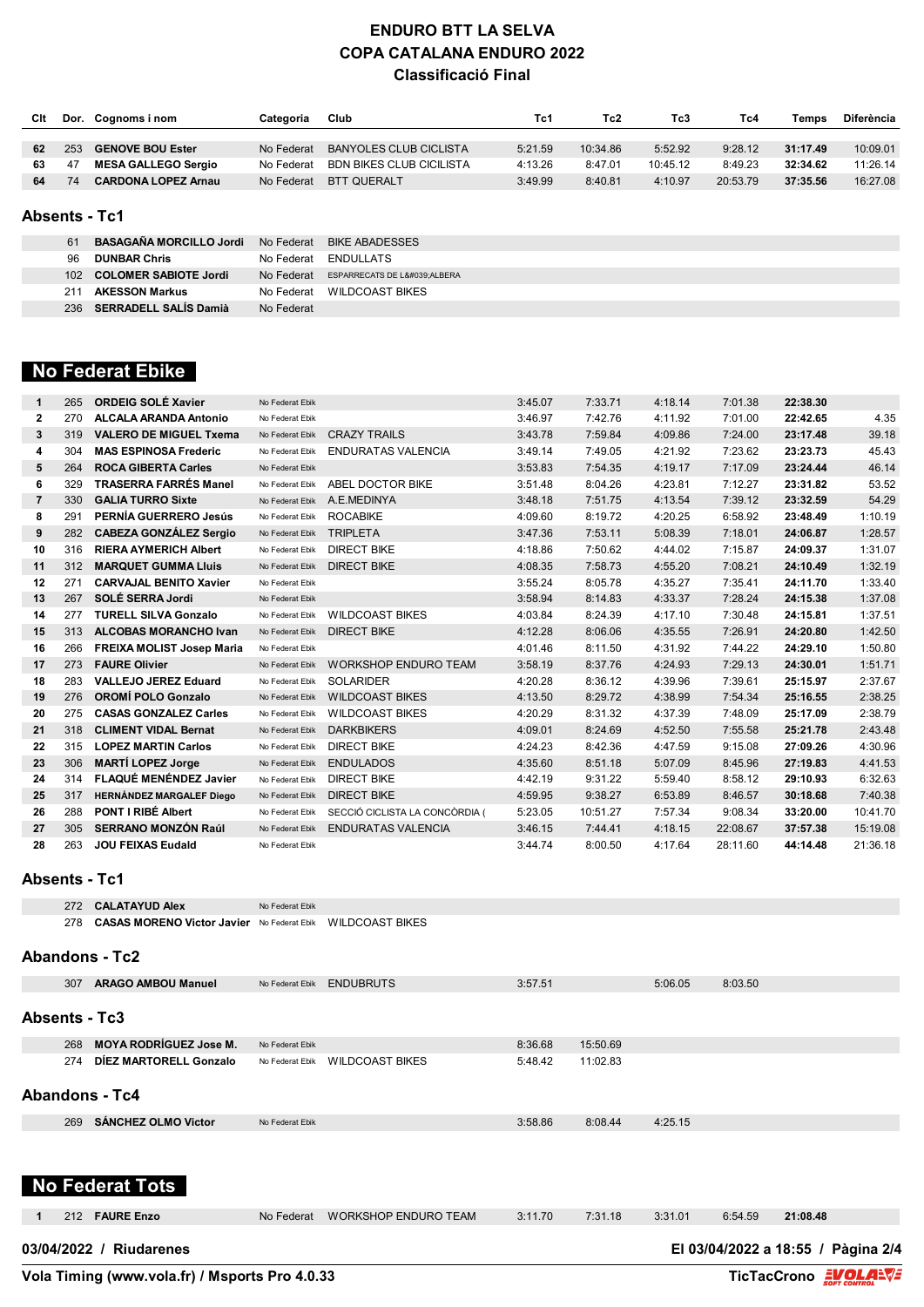| Clt          |            | Dor. Cognoms i nom                                           | Categoria                | Club                                          | Tc1                | Tc2                | Tc3                | Tc4                | Temps                | Diferència         |
|--------------|------------|--------------------------------------------------------------|--------------------------|-----------------------------------------------|--------------------|--------------------|--------------------|--------------------|----------------------|--------------------|
| $\mathbf{2}$ | 60         | LUCEÑO YUBERO Xavi                                           | No Federat               | <b>BICI EQUIP</b>                             | 3:27.65            | 7:32.82            | 3:54.83            | 6:36.63            | 21:31.93             | 23.45              |
| 3            | 232        | <b>ARISO Nathan</b>                                          | No Federat               |                                               | 3:30.74            | 7:41.99            | 3:51.09            | 6:48.64            | 21:52.46             | 43.98              |
| 4            | 84         | <b>SCHERRER Pierre-Louis</b>                                 | No Federat               | <b>DINDONS AIRLINES</b>                       | 3:25.96            | 7:56.59            | 3:59.14            | 6:40.60            | 22:02.29             | 53.81              |
| 5            | 98         | <b>DANÉS LLADÓ Oscar</b>                                     | No Federat               | ENDURIDERS-BIKEABADESSES                      | 3:31.47            | 7:39.33            | 3:57.41            | 6:56.79            | 22:05.00             | 56.52              |
| 6            | 210        | <b>BRUCE Willard</b>                                         | No Federat               | <b>WILDCOAST BIKES</b>                        | 3:29.32            | 7:38.45            | 3:57.88            | 7:04.31            | 22:09.96             | 1:01.48            |
| 7            | 249        | <b>BLANCH SERRES Ramon</b>                                   | No Federat               |                                               | 3:31.43            | 7:57.29            | 3:58.51            | 6:49.24            | 22:16.47             | 1:07.99            |
| 8            | 265        | <b>ORDEIG SOLE Xavier</b>                                    | No Federat Ebik          |                                               | 3:45.07            | 7:33.71            | 4:18.14            | 7:01.38            | 22:38.30             | 1:29.82            |
| 9            | 270        | <b>ALCALA ARANDA Antonio</b>                                 | No Federat Ebik          |                                               | 3:46.97            | 7:42.76            | 4:11.92            | 7:01.00            | 22:42.65             | 1:34.17            |
| 10<br>11     | 252<br>240 | <b>ESPINA CORNELLÀ Jordi</b>                                 | No Federat               |                                               | 3:33.27            | 8:15.50<br>8:19.58 | 3:57.34<br>4:04.45 | 7:00.49<br>6:56.38 | 22:46.60<br>22:54.98 | 1:38.12<br>1:46.50 |
| 12           | 166        | <b>ORENGA SEGUER Daniel</b><br>PEÑA BOTELLO Jonai            | No Federat<br>No Federat | <b>REAPERS</b>                                | 3:34.57<br>3:38.47 | 8:05.36            | 4:10.44            | 7:05.99            | 23:00.26             | 1:51.78            |
| 13           | 157        | <b>ROYERE Philippe</b>                                       | No Federat               | PÉRIC                                         | 3:40.43            | 8:06.37            | 4:05.16            | 7:12.15            | 23:04.11             | 1:55.63            |
| 14           | 134        | <b>GARCÍA VELÁZQUEZ Sergio</b>                               | No Federat               | <b>JERRIX TEAM</b>                            | 3:41.75            | 8:09.55            | 4:09.56            | 7:07.27            | 23:08.13             | 1:59.65            |
| 15           | 77         | <b>ROCA PALAU Oriol</b>                                      | No Federat               | <b>BTT QUERALT</b>                            | 3:36.96            | 8:11.62            | 4:10.50            | 7:09.15            | 23:08.23             | 1:59.75            |
| 16           | 250        | RODRIGO EXPOSITO Ezequiel No Federat                         |                          |                                               | 3:42.17            | 8:04.76            | 4:08.84            | 7:13.20            | 23:08.97             | 2:00.49            |
| 17           | 319        | <b>VALERO DE MIGUEL Txema</b>                                | No Federat Ebik          | <b>CRAZY TRAILS</b>                           | 3:43.78            | 7:59.84            | 4:09.86            | 7:24.00            | 23:17.48             | 2:09.00            |
| 18           | 226        | <b>VALERA GUERRA Gustavo</b>                                 | No Federat               | <b>BCN BIKER TEAM</b>                         | 3:38.30            | 8:32.91            | 4:04.12            | 7:06.44            | 23:21.77             | 2:13.29            |
| 19           | 234        | <b>PORTA SANCHEZ Xavier</b>                                  | No Federat               |                                               | 3:36.07            | 8:23.45            | 4:12.52            | 7:11.27            | 23:23.31             | 2:14.83            |
| 20           | 304        | <b>MAS ESPINOSA Frederic</b>                                 | No Federat Ebik          | <b>ENDURATAS VALENCIA</b>                     | 3:49.14            | 7:49.05            | 4:21.92            | 7:23.62            | 23:23.73             | 2:15.25            |
| 21           | 264        | <b>ROCA GIBERTA Carles</b>                                   | No Federat Ebik          |                                               | 3:53.83            | 7:54.35            | 4:19.17            | 7:17.09            | 23:24.44             | 2:15.96            |
| 22           | 73         | <b>TORRES EGEA Sergi</b>                                     | No Federat               | <b>BTT QUERALT</b>                            | 3:54.71            | 8:06.34            | 4:18.95            | 7:06.65            | 23:26.65             | 2:18.17            |
| 23           | 75         | <b>CLARAMUNT JORBA Abelard</b>                               | No Federat               | <b>BTT QUERALT</b>                            | 3:52.11            | 8:02.71            | 4:21.22            | 7:12.29            | 23:28.33             | 2:19.85            |
| 24           | 329        | <b>TRASERRA FARRÉS Manel</b>                                 | No Federat Ebik          | ABEL DOCTOR BIKE                              | 3:51.48            | 8:04.26            | 4:23.81            | 7:12.27            | 23:31.82             | 2:23.34            |
| 25           | 330        | <b>GALIA TURRO Sixte</b>                                     | No Federat Ebik          | A.E.MEDINYA                                   | 3:48.18            | 7:51.75            | 4:13.54            | 7:39.12            | 23:32.59             | 2:24.11            |
| 26           | 194        | <b>TEJADA SOLANO Miguel Angel</b>                            | No Federat               | <b>TEAM TEJADABIKERS</b>                      | 3:50.71            | 8:04.64            | 4:29.75            | 7:08.52            | 23:33.62             | 2:25.14            |
| 27           | 235        | <b>CASTILLO ALONSO David</b>                                 | No Federat               |                                               | 3:46.45            | 8:21.40            | 4:14.56            | 7:13.02            | 23:35.43             | 2:26.95<br>2:27.44 |
| 28<br>29     | 76<br>111  | <b>ALBAREDA BALCELLS Nil</b><br><b>GARCIA VICENTE Robert</b> | No Federat<br>No Federat | <b>BTT QUERALT</b><br>FORMULA EXTREM BTT CLUB | 3:51.38<br>3:40.08 | 8:07.60<br>8:33.69 | 4:17.47<br>4:14.53 | 7:19.47<br>7:11.96 | 23:35.92<br>23:40.26 | 2:31.78            |
| 30           | 241        | <b>AYATS SERRA Martí</b>                                     | No Federat               |                                               | 3:43.33            | 8:00.24            | 4:27.82            | 7:29.60            | 23:40.99             | 2:32.51            |
| 31           | 192        | <b>RODRIGUEZ MURILLO Alvaro</b>                              | No Federat               | SOBREBICI.ES MONTMELÓ CLUB CIC                | 3:45.49            | 8:34.36            | 4:08.93            | 7:16.16            | 23:44.94             | 2:36.46            |
| 32           | 79         | <b>MARTIL GUZMAN Gabriel</b>                                 | No Federat               | <b>CCSARRIADETER</b>                          | 3:41.90            | 8:24.45            | 4:16.67            | 7:24.76            | 23:47.78             | 2:39.30            |
| 33           | 291        | PERNÍA GUERRERO Jesús                                        | No Federat Ebik          | <b>ROCABIKE</b>                               | 4:09.60            | 8:19.72            | 4:20.25            | 6:58.92            | 23:48.49             | 2:40.01            |
| 34           | 231        | <b>ASIER Olivera</b>                                         | No Federat               |                                               | 4:07.20            | 8:09.99            | 4:17.40            | 7:19.42            | 23:54.01             | 2:45.53            |
| 35           | 247        | <b>MAYOL SANTANA Xavier</b>                                  | No Federat               |                                               | 3:41.81            | 7:57.90            | 5:21.73            | 6:59.74            | 24:01.18             | 2:52.70            |
| 36           | 225        | <b>GALLARDO LOMBARTE Juan</b>                                | No Federat               | <b>BCN BIKER TEAM</b>                         | 3:51.18            | 8:30.49            | 4:17.02            | 7:24.85            | 24:03.54             | 2:55.06            |
| 37           | 282        | <b>CABEZA GONZÁLEZ Sergio</b>                                | No Federat Ebik          | <b>TRIPLETA</b>                               | 3:47.36            | 7:53.11            | 5:08.39            | 7:18.01            | 24:06.87             | 2:58.39            |
| 38           | 316        | <b>RIERA AYMERICH Albert</b>                                 | No Federat Ebik          | <b>DIRECT BIKE</b>                            | 4:18.86            | 7:50.62            | 4:44.02            | 7:15.87            | 24:09.37             | 3:00.89            |
| 39           | 312        | <b>MARQUET GUMMA LIuis</b>                                   | No Federat Ebik          | <b>DIRECT BIKE</b>                            | 4:08.35            | 7:58.73            | 4:55.20            | 7:08.21            | 24:10.49             | 3:02.01            |
| 40           | 271        | <b>CARVAJAL BENITO Xavier</b>                                | No Federat Ebik          |                                               | 3:55.24            | 8:05.78            | 4:35.27            | 7:35.41            | 24:11.70             | 3:03.22            |
| 41           | 243        | DE BAGLION Raphaël                                           | No Federat               |                                               | 3:49.41            | 9:14.03            | 4:05.20            | 7:06.42            | 24:15.06             | 3:06.58            |
| 42           | 267        | <b>SOLE SERRA Jordi</b>                                      | No Federat Ebik          |                                               | 3:58.94            | 8:14.83            | 4:33.37            | 7:28.24            | 24:15.38             | 3:06.90            |
| 43           | 277<br>238 | <b>TURELL SILVA Gonzalo</b>                                  | No Federat Ebik          | WILDCOAST BIKES                               | 4:03.84            | 8:24.39            | 4:17.10            | 7:30.48            | 24:15.81             | 3:07.33            |
| 44<br>45     | 78         | <b>AMOROS SEBASTIAN Joan</b><br><b>CUSTODI ROCA Arnau</b>    | No Federat               | No Federat BTTQUERALT                         | 3:54.18<br>3:50.58 | 8:30.40<br>8:26.05 | 4:21.37<br>4:33.98 | 7:30.45<br>7:29.53 | 24:16.40<br>24:20.14 | 3:07.92<br>3:11.66 |
| 46           | 208        | <b>NIKY lonut Benea</b>                                      | No Federat               | <b>WILDCOAST BIKES</b>                        | 4:23.84            | 8:02.32            | 4:27.07            | 7:27.32            | 24:20.55             | 3:12.07            |
| 47           | 313        | <b>ALCOBAS MORANCHO Ivan</b>                                 | No Federat Ebik          | <b>DIRECT BIKE</b>                            | 4:12.28            | 8:06.06            | 4:35.55            | 7:26.91            | 24:20.80             | 3:12.32            |
| 48           | 266        | <b>FREIXA MOLIST Josep Maria</b>                             | No Federat Ebik          |                                               | 4:01.46            | 8:11.50            | 4:31.92            | 7:44.22            | 24:29.10             | 3:20.62            |
| 49           | 233        | <b>VENDRELL RIBAS Arnau</b>                                  | No Federat               |                                               | 3:47.72            | 9:01.49            | 4:15.96            | 7:24.05            | 24:29.22             | 3:20.74            |
| 50           | 273        | <b>FAURE Olivier</b>                                         | No Federat Ebik          | <b>WORKSHOP ENDURO TEAM</b>                   | 3:58.19            | 8:37.76            | 4:24.93            | 7:29.13            | 24:30.01             | 3:21.53            |
| 51           | 158        | <b>GUEGAN ALDAY Benjamin</b>                                 | No Federat               | PÉRIC                                         | 5:08.62            | 8:11.70            | 4:17.49            | 7:18.17            | 24:55.98             | 3:47.50            |
| 52           | 239        | <b>PEREZ Adrian</b>                                          | No Federat               |                                               | 3:58.11            | 8:43.08            | 4:33.16            | 7:47.46            | 25:01.81             | 3:53.33            |
| 53           | 283        | <b>VALLEJO JEREZ Eduard</b>                                  | No Federat Ebik          | SOLARIDER                                     | 4:20.28            | 8:36.12            | 4:39.96            | 7:39.61            | 25:15.97             | 4:07.49            |
| 54           | 276        | <b>OROMI POLO Gonzalo</b>                                    | No Federat Ebik          | <b>WILDCOAST BIKES</b>                        | 4:13.50            | 8:29.72            | 4:38.99            | 7:54.34            | 25:16.55             | 4:08.07            |
| 55           | 275        | <b>CASAS GONZALEZ Carles</b>                                 | No Federat Ebik          | <b>WILDCOAST BIKES</b>                        | 4:20.29            | 8:31.32            | 4:37.39            | 7:48.09            | 25:17.09             | 4:08.61            |
| 56           | 318        | <b>CLIMENT VIDAL Bernat</b>                                  | No Federat Ebik          | <b>DARKBIKERS</b>                             | 4:09.01            | 8:24.69            | 4:52.50            | 7:55.58            | 25:21.78             | 4:13.30            |
| 57           | 156        | <b>WAFI Hasan</b>                                            | No Federat               | PAVO TRAIL RIDERS                             | 4:03.98            | 8:50.09            | 4:37.33            | 7:52.06            | 25:23.46             | 4:14.98            |
| 58           | 254        | <b>GUIXERAS VALVERDE Paula</b>                               | No Federat               | <b>REM</b>                                    | 3:51.78            | 9:14.29            | 4:22.53            | 7:59.43            | 25:28.03             | 4:19.55            |
| 59           | 92         | <b>BACARDIT CANYELLES Jordi</b>                              | No Federat               | <b>DRINK TEAM</b>                             | 4:01.87            | 8:59.78            | 4:37.86            | 7:51.53            | 25:31.04             | 4:22.56            |
| 60           | 227        | <b>ARCHE CONGOST Guillem</b><br><b>SKYLINE Eric</b>          | No Federat               | <b>REAPERS</b>                                | 3:59.06<br>4:15.61 | 8:56.86<br>9:12.20 | 5:03.18<br>4:34.23 | 7:55.90<br>7:53.18 | 25:55.00<br>25:55.22 | 4:46.52<br>4:46.74 |
| 61<br>62     | 164<br>248 | <b>CASANOVA RUTLLANT Josep Maria</b>                         | No Federat<br>No Federat |                                               | 4:01.05            | 9:05.61            | 4:42.87            | 8:08.17            | 25:57.70             | 4:49.22            |
| 63           | 244        | <b>LECHADO VIUDEZ Dídac</b>                                  | No Federat               |                                               | 4:59.00            | 8:51.96            | 4:30.20            | 7:40.28            | 26:01.44             | 4:52.96            |
| 64           | 136        | <b>CUBERO MATEU Roger</b>                                    |                          | No Federat LA FORNERIA RACING TEAM            | 4:03.76            | 8:56.69            | 4:43.28            | 8:23.92            | 26:07.65             | 4:59.17            |
| 65           | 245        | <b>OLIVEIRA GARCIA Didac</b>                                 | No Federat               |                                               | 4:05.42            | 9:07.53            | 4:43.50            | 8:11.41            | 26:07.86             | 4:59.38            |
| 66           | 103        | <b>VINYOLES FLAQUE Oriol</b>                                 | No Federat               | ESPARRECATS DE L'ALBERA                       | 4:14.17            | 9:08.48            | 4:44.99            | 8:01.31            | 26:08.95             | 5:00.47            |
|              |            |                                                              |                          |                                               |                    |                    |                    |                    |                      |                    |

### **03/04/2022 / Riudarenes El 03/04/2022 a 18:55 / Pàgina 3/4**